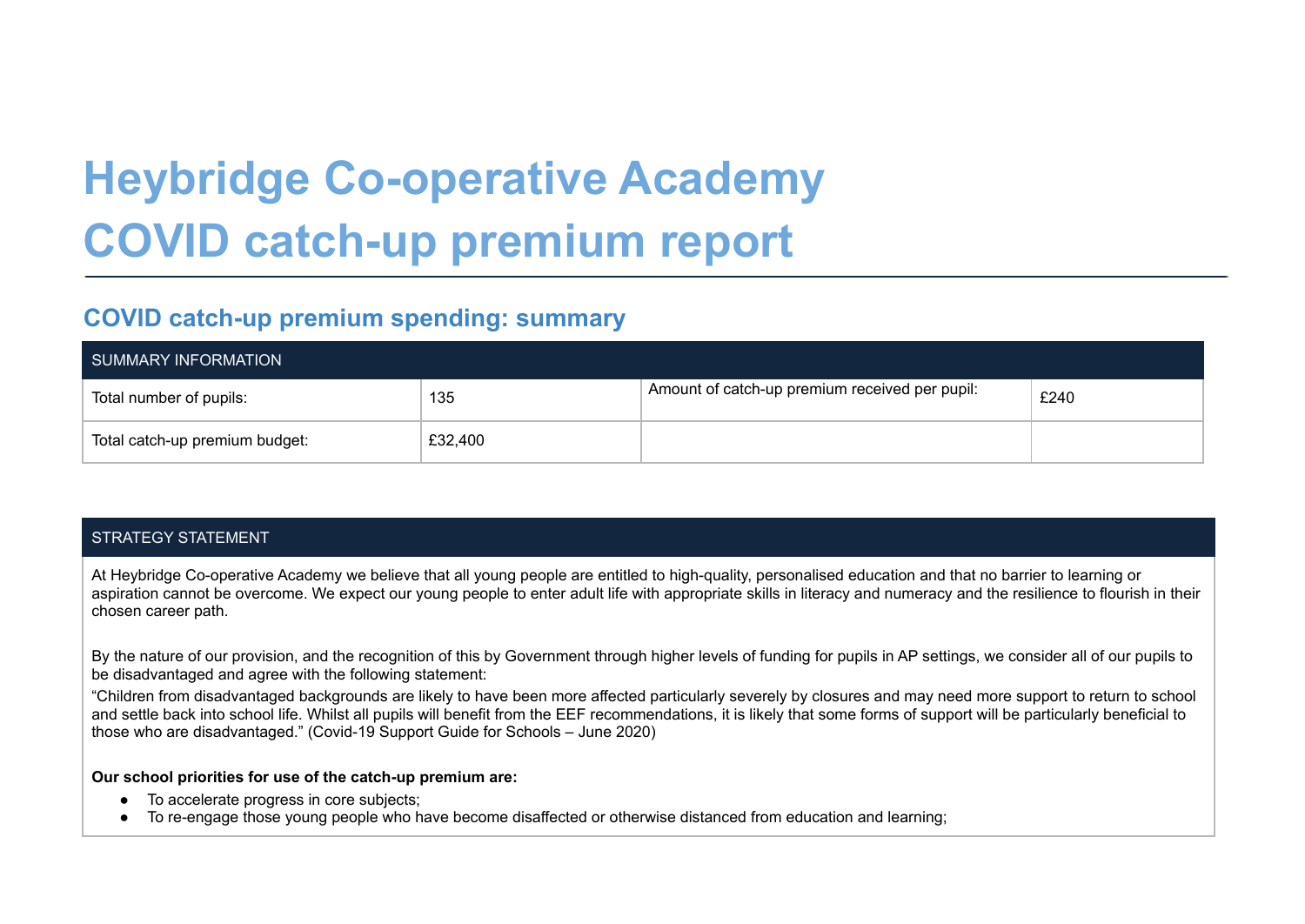● To ensure the 2020/21 Year 11 cohort have appropriate onward plans from September 2021 and to re-establish expectations for this for subsequent Year 11 cohorts.

#### **The core approaches we are implementing are:**

- Training staff in a blended approach to learning so that face to face learning in school can be supplemented with online learning opportunities;
- Investment in IT hardware to ensure that all pupils and families have access the necessary equipment and internet access to be able to supplement their learning in school remotely;
- Investment in a range of departmental resources to accelerate progress in all subjects;
- Investment in a range of skills and work based experiences to ensure pupils are adequately prepared for independent adult life.

#### **The overall aims of our catch-up premium strategy are:**

- To accelerate progress of all pupils to close the gap created by Covid-19;
- To ensure all pupils are adequately prepared for their next step, either a return to mainstream school or their chosen post-16 pathway.
- To ensure that pupils work more effectively at home as well as in school.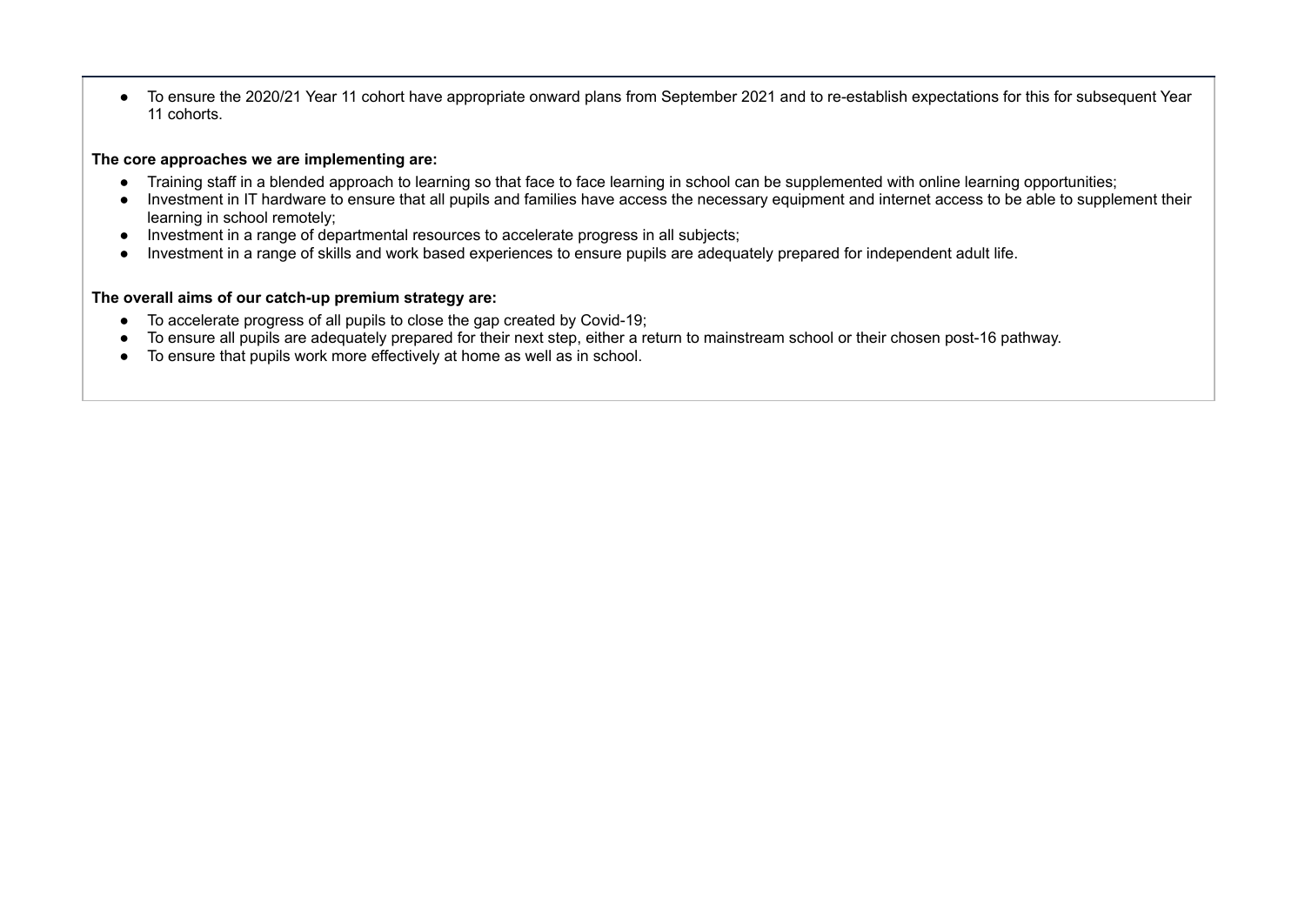### BARRIERS TO FUTURE ATTAINMENT

#### Academic barriers:

|   | Low levels of literacy and numeracy attainment due to prior disruption to education. |
|---|--------------------------------------------------------------------------------------|
| B | Low self-esteem leading to lack of application and/or poor behaviour.                |
| ⌒ |                                                                                      |

| <b>ADDITIONAL BARRIERS</b> |                                                                                                                      |  |  |
|----------------------------|----------------------------------------------------------------------------------------------------------------------|--|--|
| External barriers:         |                                                                                                                      |  |  |
| D                          | Limited space and facilities for home learning including access to IT facilities.                                    |  |  |
| Е                          | Low attendance in some cases due to disengagement from education and/or physical distance between home and school.   |  |  |
|                            | Low aspirations and a lack of cultural capital. Some pupils do not have wide experience beyond school and home life. |  |  |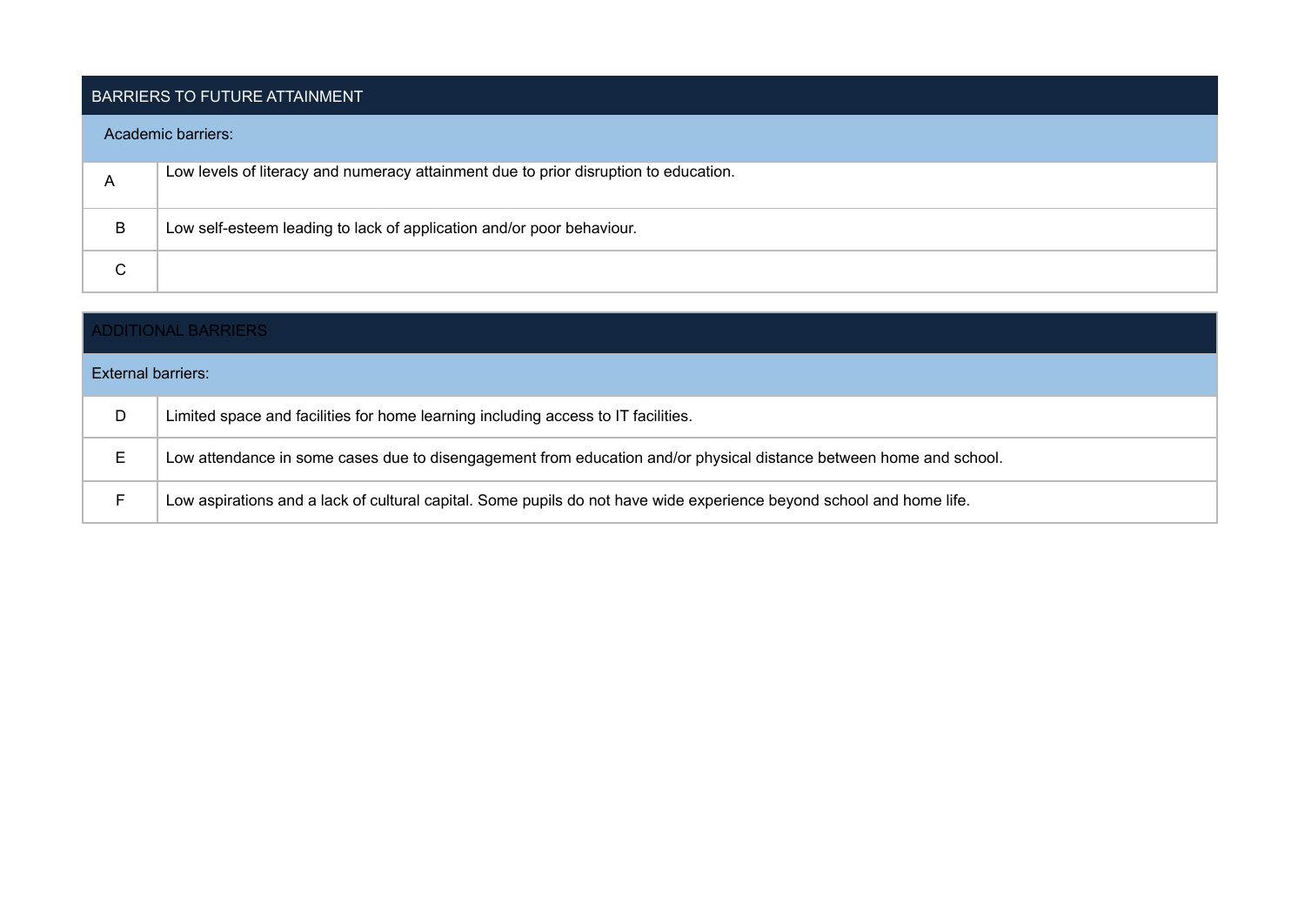# **Proposed expenditure**

| Quality of teaching for all                                                                                                                                                           |                                                                                                                                                                                                                   |                                                                                                                                                                                    |                                                                                                                                       |                   |                                                                       |
|---------------------------------------------------------------------------------------------------------------------------------------------------------------------------------------|-------------------------------------------------------------------------------------------------------------------------------------------------------------------------------------------------------------------|------------------------------------------------------------------------------------------------------------------------------------------------------------------------------------|---------------------------------------------------------------------------------------------------------------------------------------|-------------------|-----------------------------------------------------------------------|
| <b>Action</b>                                                                                                                                                                         | Intended outcome<br>and success criteria                                                                                                                                                                          | What's the evidence and<br>rationale for this choice?                                                                                                                              | How will you make sure it's<br>implemented well?                                                                                      | <b>Staff lead</b> | When will<br><b>vou</b><br>review<br>this?                            |
| Training staff in use of<br>Google Classroom and<br>the development of a<br>fully blended approach<br>to learning in-school<br>and at home.                                           | Pupils become<br>accustomed to<br>working across<br>school and home<br>both increasing their<br>engagement<br>throughout the week<br>and preparing them<br>for the impact of any<br>future periods of<br>closure. | To facilitate the transition between<br>face to face and remote learning and<br>to build capacity so that all pupils<br>have access to at least 25 hours of<br>provision per week. | Monitoring attendance to<br>$\bullet$<br>lessons<br>Feedback from stakeholders<br>$\bullet$<br>including staff, pupils and<br>parents | <b>JS</b>         | On an ongoing<br>basis as a<br>fundamental<br>part of our<br>approach |
| Total budgeted cost:                                                                                                                                                                  |                                                                                                                                                                                                                   |                                                                                                                                                                                    |                                                                                                                                       |                   | £1,000                                                                |
| Targeted support                                                                                                                                                                      |                                                                                                                                                                                                                   |                                                                                                                                                                                    |                                                                                                                                       |                   |                                                                       |
| <b>Action</b>                                                                                                                                                                         | Intended outcome<br>and success criteria                                                                                                                                                                          | What's the evidence and<br>rationale for this choice?                                                                                                                              | How will you make sure it's<br>implemented well?                                                                                      | <b>Staff lead</b> | When will<br><b>vou</b><br>review<br>this?                            |
| To invite bids from<br>individual subject areas<br>to purchase resources<br>appropriate to the<br>learning needs of their<br>groups, in particular to<br>support learning at<br>home. | Pupils are properly<br>equipped to be able<br>to access learning in<br>school and at home<br>and as a result we<br>see greater<br>engagement in home<br>learning alongside<br>learning in school.                 | Gaps in progress caused by school<br>closures can be lessened through<br>individually targeted resources which<br>pupils can access both in school and<br>from home.               | Progress and data drops<br>$\bullet$<br>Feedback from stakeholders                                                                    | <b>TM</b>         | Ongoing, as<br>bids are<br>received and<br>approved.                  |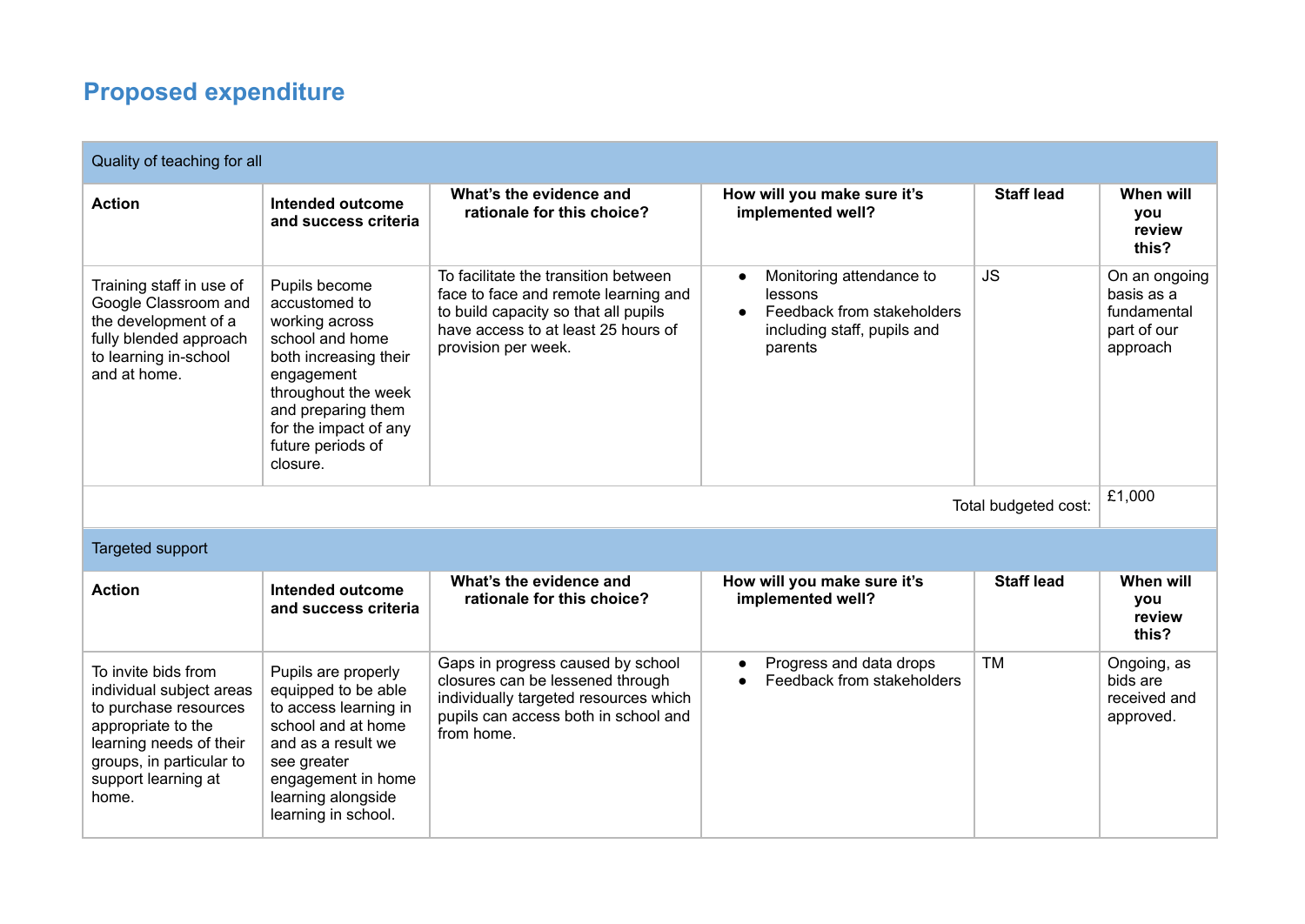| Sourcing, implementing<br>and evaluating a range<br>of external<br>programmes to<br>re-engage pupils with<br>learning and training<br>and prepare them for<br>the next steps in their<br>career plans. | Pupils are<br>re-engaged with<br>learning and<br>engagement with<br>academic work<br>increases as a result.      | Pupils need to re-engage with the<br>concept of learning before we can<br>expect them to re-engage with the<br>full range of academic learning.                                                                                                                                                                                           | Completion rate<br>$\bullet$<br>Feedback from external<br>providers<br>Feedback from stakeholders | TM/LJ             | Half-termly as<br>part of the<br>regular<br>alternative<br>provision<br>reviews. |
|--------------------------------------------------------------------------------------------------------------------------------------------------------------------------------------------------------|------------------------------------------------------------------------------------------------------------------|-------------------------------------------------------------------------------------------------------------------------------------------------------------------------------------------------------------------------------------------------------------------------------------------------------------------------------------------|---------------------------------------------------------------------------------------------------|-------------------|----------------------------------------------------------------------------------|
| Training for three staff<br>to become Mental<br><b>Health First Aid</b><br>Champions.                                                                                                                  | Pupils are well<br>supported with<br>mental health issues<br>to encourage their<br>re-engagement in<br>learning. | Pupils need time to address any<br>mental health or other wellbeing<br>concerns that have arisen over the<br>period of school closure before they<br>can re-engage with academic                                                                                                                                                          | Feedback from training<br>providers<br>Feedback from stakeholders                                 | ME/TM             | On completion<br>of initial<br>training and at<br>the end of<br>each tranche     |
| Sourcing, implementing<br>and evaluating an<br>external counselling<br>provider to work with<br>targeted young people<br>as the need arises.                                                           |                                                                                                                  | learning.                                                                                                                                                                                                                                                                                                                                 |                                                                                                   |                   | of MHFA<br>support.                                                              |
| Total budgeted cost:                                                                                                                                                                                   |                                                                                                                  |                                                                                                                                                                                                                                                                                                                                           |                                                                                                   |                   | £10,000                                                                          |
| Other approaches                                                                                                                                                                                       |                                                                                                                  |                                                                                                                                                                                                                                                                                                                                           |                                                                                                   |                   |                                                                                  |
| <b>Action</b>                                                                                                                                                                                          | Intended outcome<br>and success criteria                                                                         | What's the evidence and<br>rationale for this choice?                                                                                                                                                                                                                                                                                     | How will you make sure it's<br>implemented well?                                                  | <b>Staff lead</b> | When will<br>you<br>review<br>this?                                              |
| Purchase<br>Chromebooks and<br>wireless internet<br>access dongles.                                                                                                                                    | All pupils have the<br>opportunity to access<br>high quality remote<br>learning from home.                       | By implementing a blended<br>approach to learning, all pupils will<br>have access to suitable equipment<br>and be used to working across<br>school and home. In the event of any<br>further disruption to schooling due to<br>Covid, pupils will be accustomed to<br>this way of working and disruption<br>should therefore be minimised. | Monitoring attendance to<br>$\bullet$<br>online lessons<br>Feedback from stakeholders             | <b>JS</b>         | Termly as part<br>of regular T&L<br>review                                       |